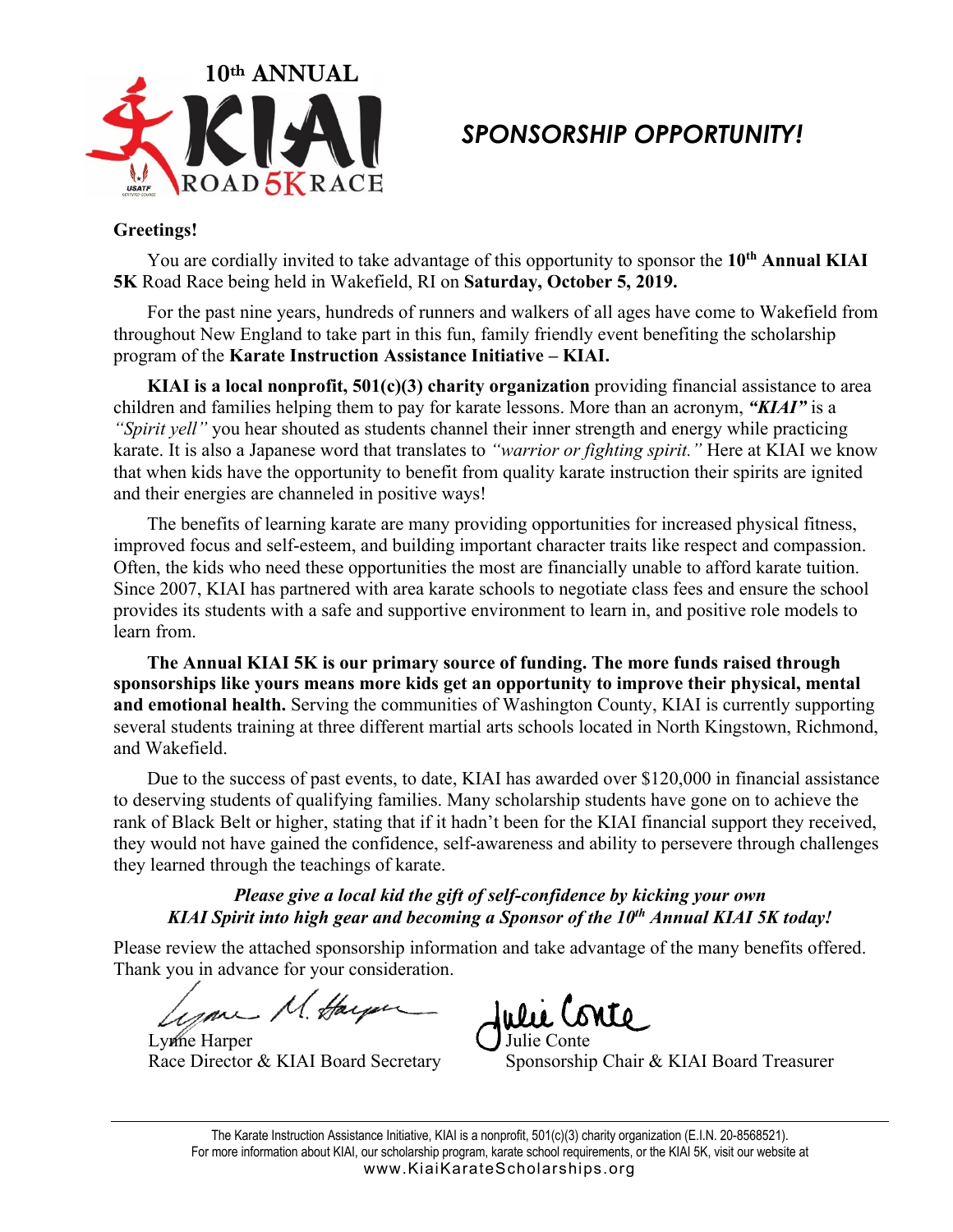

# **SPONSORSHIP OPPORTUNITIES**

KIAI invites you to earn an honorary karate belt by picking one of the four monetary sponsorship levels offered. Each include all the ways your business's commitment to improving the lives of youth in your community will be honored as a valued sponsor.

In addition, we are also seeking in-kind donations of products, gift certificates/gift cards to use as raffle items, awards and race day supplies to support and thank all the event participants.

| <b>SPONSORSHIP RANKS &amp; BENEFITS</b> |                                                                                                                                                                                                                                                                                                                                                                                                                                               |  |
|-----------------------------------------|-----------------------------------------------------------------------------------------------------------------------------------------------------------------------------------------------------------------------------------------------------------------------------------------------------------------------------------------------------------------------------------------------------------------------------------------------|--|
| <b>IN-KIND</b>                          | <b>WHITE BELT SPONSOR</b><br>Name on list of in-kind gift and raffle prize donors displayed at event on race day.<br>$\bullet$<br>Additional forms of recognition may be negotiated dependent upon actual retail value of items                                                                                                                                                                                                               |  |
| \$150                                   | <b>GOLD BELT SPONSOR</b><br>Name displayed on event page of KIAI website.<br>Name displayed on the *Athlinks Race Registration website<br>Name displayed on back of event t-shirt given to participants<br>Printed & verbal recognition on race day during opening and closing ceremonies<br>One (1) complimentary race registration for you, a family member or an employee & t-shirt                                                        |  |
| <b>\$300</b>                            | <b>BLUE BELT SPONSOR</b><br>In addition to ALL benefits listed above<br>Logo INCLUDED on event page of KIAI Website & Facebook page<br>Logo INCLUDED on the *Athlinks Race Registration website<br>Logo INCLUDED on back of event t-shirt<br>Name & logo displayed on sign along race route<br>Company marketing materials in race packets                                                                                                    |  |
| \$600                                   | BROWN BELT SPONSOR - Funds 6 months of karate instruction!<br>In addition to ALL benefits listed above<br>Links out to your business from listings on KIAI Website & Facebook page<br>Link out to your business from listing on the *Athlinks Race Registration website<br>Logo INCLUDED on back of event t-shirt<br>Name & logo displayed on two signs along race route.<br>$\bullet$<br>One (1) additional complimentary race registrations |  |
| \$1,200                                 | BLACK BELT SPONSOR - Funds a full year of karate instruction!<br>In addition to ALL benefits listed above<br>Premier placement on back of event t-shirt given to participants<br>$\bullet$<br>Name & logo displayed on signage at the start & finish lines & along race route<br>Two (2) additional complimentary race registrations                                                                                                          |  |

*\*With over 1-million active members, Athlinks is one of the Nation's leading athletic event connectors. Race event information & associated sponsors are seen thousands of times per day by members actively searching the site or being automatically notified of upcoming evets in their interest areas.*

*August 30, 2019 is the DEADLINE to get all information, payment, logos and web links to KIAI to guarantee all benefits. The sooner you commit, the sooner your business benefits!*